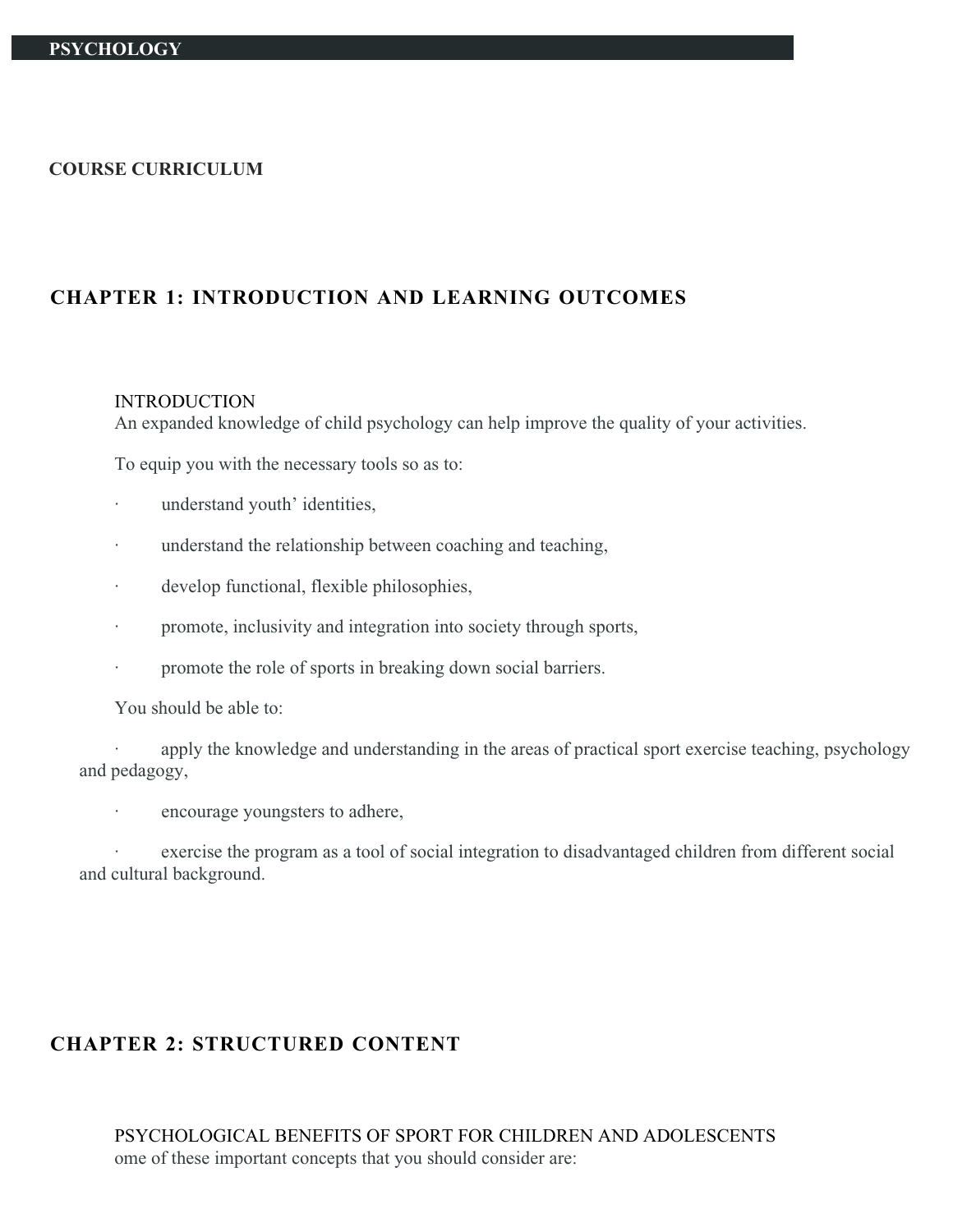#### Learning to lose

Bad sportsmanship is an ugly thing. No one likes a sore loser. Of course, there is no harm in being competitive and expressing frustration in a non-aggressive manner. How do you react when you, the leader, lose? How do you help those children who lose? You should recognize good behaviour of the loser who shows grace and sportsmanship, and you should kindly and actively help those who have trouble with losing.

Controlling emotions

As kids grow up, we expect them to learn to control their emotions.

As a good Playmaker, you understand that negative emotional stress hurts performance. However, once this piece of wisdom is ingrained, your kids will be better equipped to tackle a whole range of other life challenges. Emotions are never wrong, but the output (actions) and negative behaviour caused by emotions sometimes can be. How can you help your kids recognize and acknowledge their strong emotions, in order to be able to make smart decisions about what actions they take?

Self-esteem

Many studies suggest that sport and other physical activities can contribute to the development of selfesteem in children and adolescents. A pat on the back, a high-five from a friend, or a handshake with an opponent at the end of a match, is all character building.

The supportive relationships of Playmakers and teammates, plus encouragement from parents, can all positively affect children's self-esteem.

A young person with good self-esteem will have the confidence to try new things and make new friends. In order to build self-confidence and self-esteem in young people, it is vital that you give consistent encouragement and praise.

How can you build self-esteem into your practices – both for you to help your kids, but also to encourage your kids to acknowledge and praise each other?

#### · Patience

Practice makes perfect, then perfect takes patience. Of course, we shouldn't encourage our kids to aspire to 'perfect' but if the message is: "if you want to get better at something, it's going to take time."

Kids should be encouraged to stick with things even though they are difficult. You as a Playmaker can guide them through the frustrations, and be aware of what you focus your praise on. For example, instead of focusing on performance ("I am proud of you because you played so well") you can focus on efforts ("I am proud of you because you never gave up").

Dedication and Perseverance

Similar to patience, the discipline of training and the commitment it takes to pursue a sport is a trait transferrable to many other aspects of life.

It's no coincidence that participation in sport is linked to higher academic achievement in school. As Playmaker and leader of your practices, you are in a powerful position to help the kids learn to persevere even when things get difficult. Just as patience is not about perfection, neither is perseverance. You can focus on each child not being the best, necessarily, but being the BEST THEM they can be.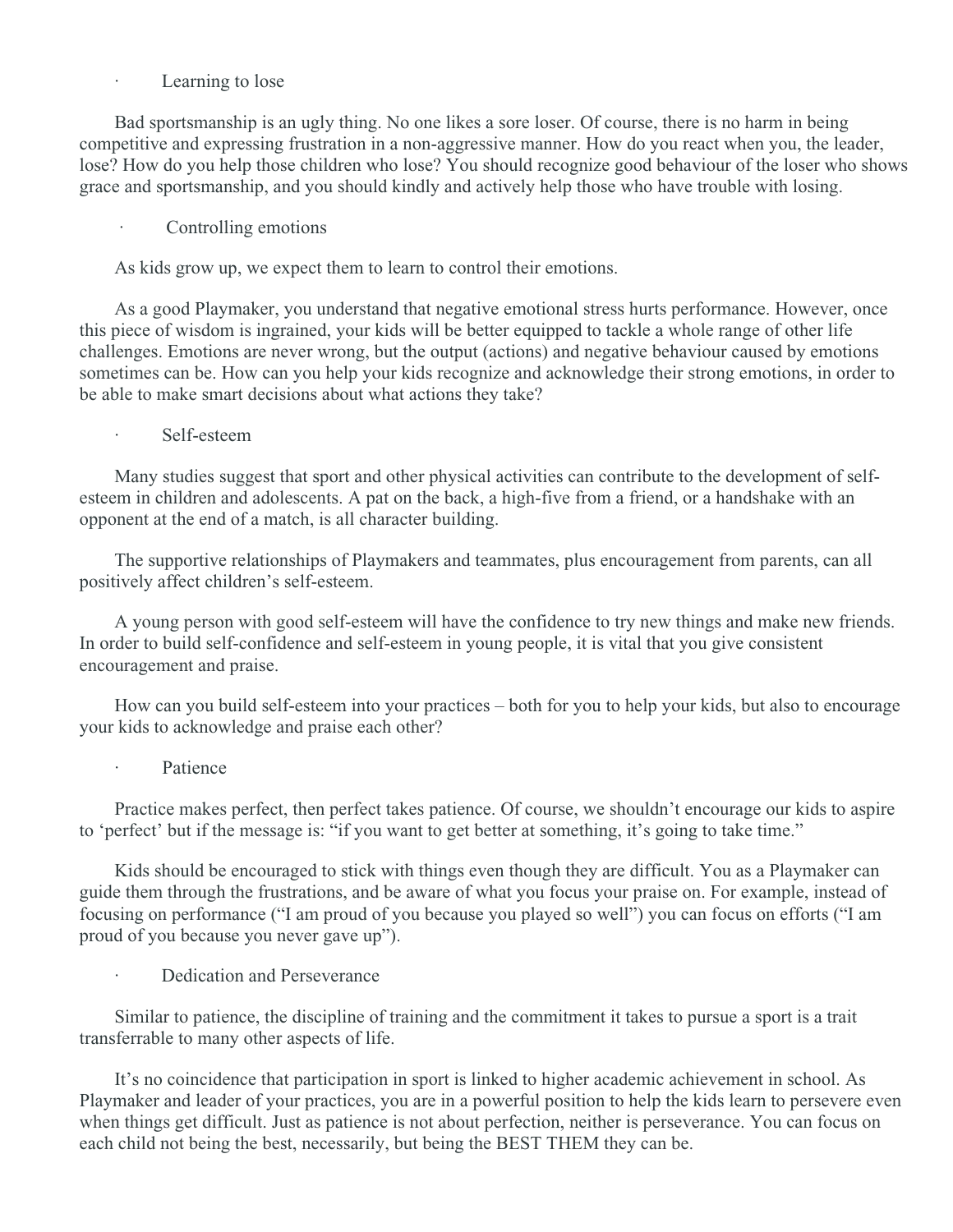Working together / Teamwork

Organized sports require children and adolescents to work together to achieve a common goal. "There's no I in team." Through this process, they develop social and leadership skills and learn the value of teamwork.

You as a Playmaker have the ability to foster these feelings and skills in the kids. If dividing into groups it can be as simple as asking each group to give themselves a team name and a quick team song / cheer; it can be as complex as asking them to figure out who the team leader would be and what roles the other kids have.

Less selfish

In sport, children and adolescents need to think about what's best for the team; not themselves.

It is easy to see examples of this in basketball: a player might have the opportunity to pass to a teammate, but instead choose to go for the "basket" themselves even though the shot is too difficult.

Egos are not helpful for team morale or performance. However, it is common that in a group of kids, at least one will be very focused on themselves; what they want; ensuring that THEY are the ones that score the point.

How can you as a Playmaker encourage the kids to think about what is best for the team instead of just what they want?

**Resilience** 

A study found that children and adolescents who are highly involved in sport are more psychologically resilient. This is not surprising when sport is about bouncing back, and learning from mistakes.

You as a Playmaker must find the appropriate balance between "coddling" your kids – hugging them when they get hurt (and of course ensuring their safety and well-being) or discouraged or sad, but at the same time encouraging them to find the "tough" person inside of them that can get up and try again. Each person has a different level of resilience, so you as a Playmaker must be sure to evaluate each child's starting point individually.

#### QUALITIES AND SKILLS REQUIRED TO BE AN INCLUSIVE PLAYMAKER You must remember to:

**Have Patience** 

Recognizing some children will take longer to make progress than others and show confidence in their ability to learn.

Show Respect and Be Encouraging

Acknowledging difference and treating all children or adolescents as individuals.

Greet each child individually when they arrive for each session.

Make them feel good about being there.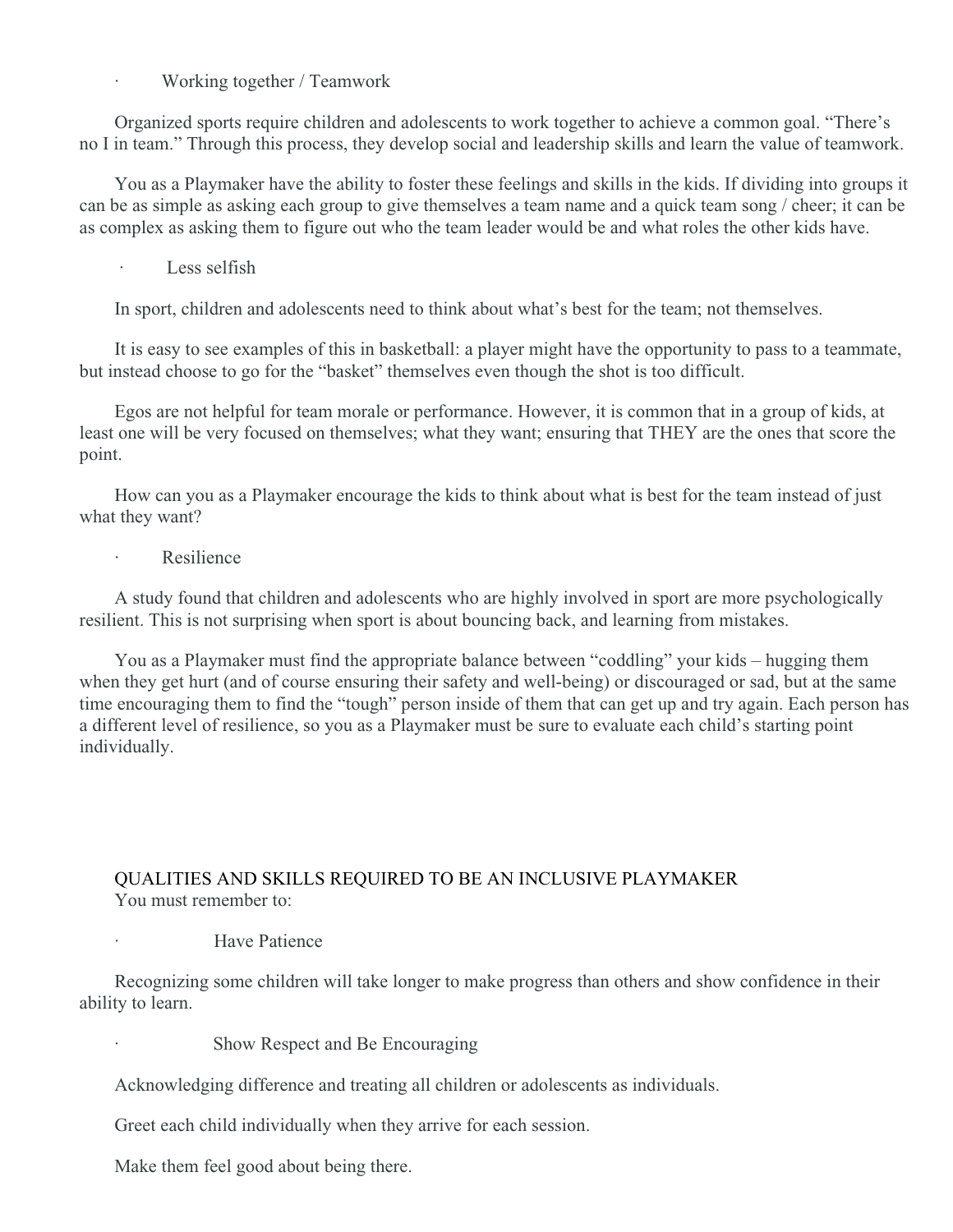Avoid elimination games and other activities that may add undue pressure.

Create situations where there are lots of successes. A 'pat on the back' means a lot for them.

Behaviour management.

Learning to compete effectively and handling adversity

#### Be Adaptable

Having a flexible approach that recognizes individual differences and offer activities that suit their level of development. Equip yourself with the most effective methods and practices in your coaching success as a playmaker can ultimately be measured by whether or not children return to your sessions.

Be Organized

Recognizing the importance of preparation and planning and encourage effort without always focusing on results. Ensure participants have fun. Show them that you care enough about their experience so that you dedicated time to it before you even arrived.

· Run Safe Practices

Ensure every session, whether with groups or individuals, is carried out with the children's' safety in mind. Make sure the kids know that you prioritize their safety and well-being over anything else.

Be Knowledgeable

Utilizing knowledge of training activities and how to modify them in order to maximize the potential of every child or adolescent. Give them responsibilities. Involve them in making decisions and give each of them a chance to be a 'leader'. Inspire young people to be the best they can be in both sport and in life.

Be Role Model!

The way you conduct yourself whilst in the presence of your youngsters provides an example of how they should behave - what sort of example should we be providing to someone else's children? Perhaps one of the most important roles of a playmaker. Recognize that a positive sporting experience can help develop self-confidence and self-esteem.

# **CHAPTER 3: INDIVIDUAL PRACTICAL ACTIVITIES**

#### INTRODUCTION

These individual activities can be done by you, the Playmaker, at home or at a quiet time by yourself, when you have time to reflect upon communication and conflict strategies.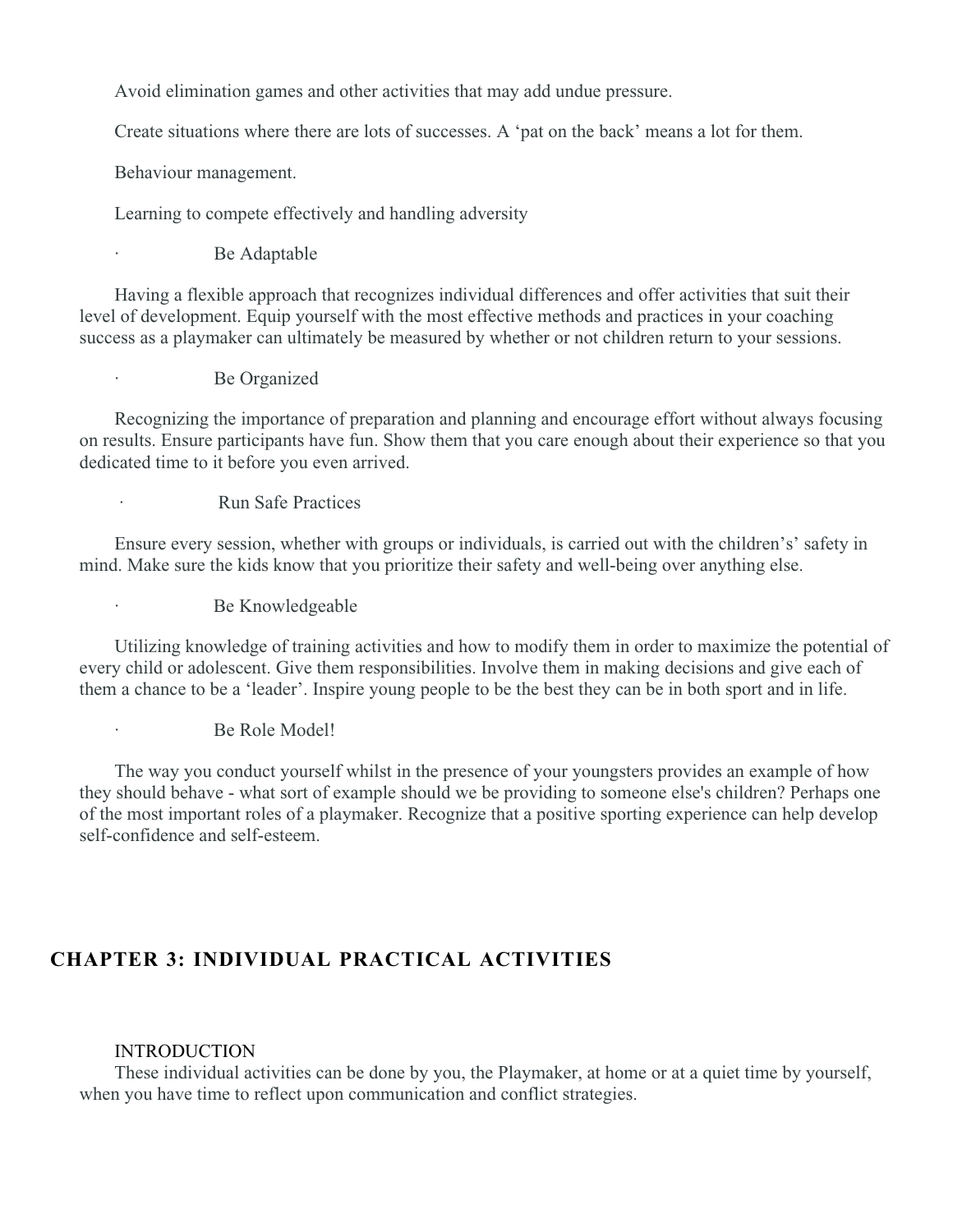### FIRST INDIVIDUAL ACTIVITY: SELF CONFIDENCEDETAILS

Purpose: To take time out from everyday action to reflect on your feelings and how they affected you. This understanding and reflection of your own feelings will help you develop empathy for the kids you work with, and the impactful experience a sports practice can give them if you add the reflective elements discussed above

Tools: Your brain; a quiet place

Duration: 10 minutes

- Think of a situation in which you felt confident
- Think of a situation in which you lacked confidence
	- · Brainstorm ways to feel more like you did in situation one than in situation two

#### SECOND INDIVIDUAL ACTIVITY: THE FAMILY CREST

The family crest is an artistic prompt for you to draw, paint, or otherwise represent the things about yourself that are important to you. There is an option to use a theme for this activity or for each prompt, like "family", but it's okay to engage in this activity with no specific theme in mind as well.

 This is a simple worksheet with only the "crest" divided into four quadrants and a banner underneath. In each quadrant, you can represent the values and traits that you hold dear, and summarize them in the banner below.

For example, if you are dealing with self-esteem issues, you can summarize the coat of arms in the banner below as "What Makes Me Great" and focus on filling your coat of arms with reasons why you are a good playmaker, a good friend , a good student, and a good person in general.

You can find this worksheet *[here.](https://www.therapistaid.com/worksheets/coat-of-arms-family-crest.pdf)* (https://www.therapistaid.com/worksheets/coat-of-arms-familycrest.pdf)

# **CHAPTER 4: GROUP PRACTICAL ACTIVITIES**

#### INTRODUCTION

These group activities might be useful for you when you are working with your players out in the zone. In addition to doing sports activities and energizers, it can also be a great idea for you to challenge the children in new ways.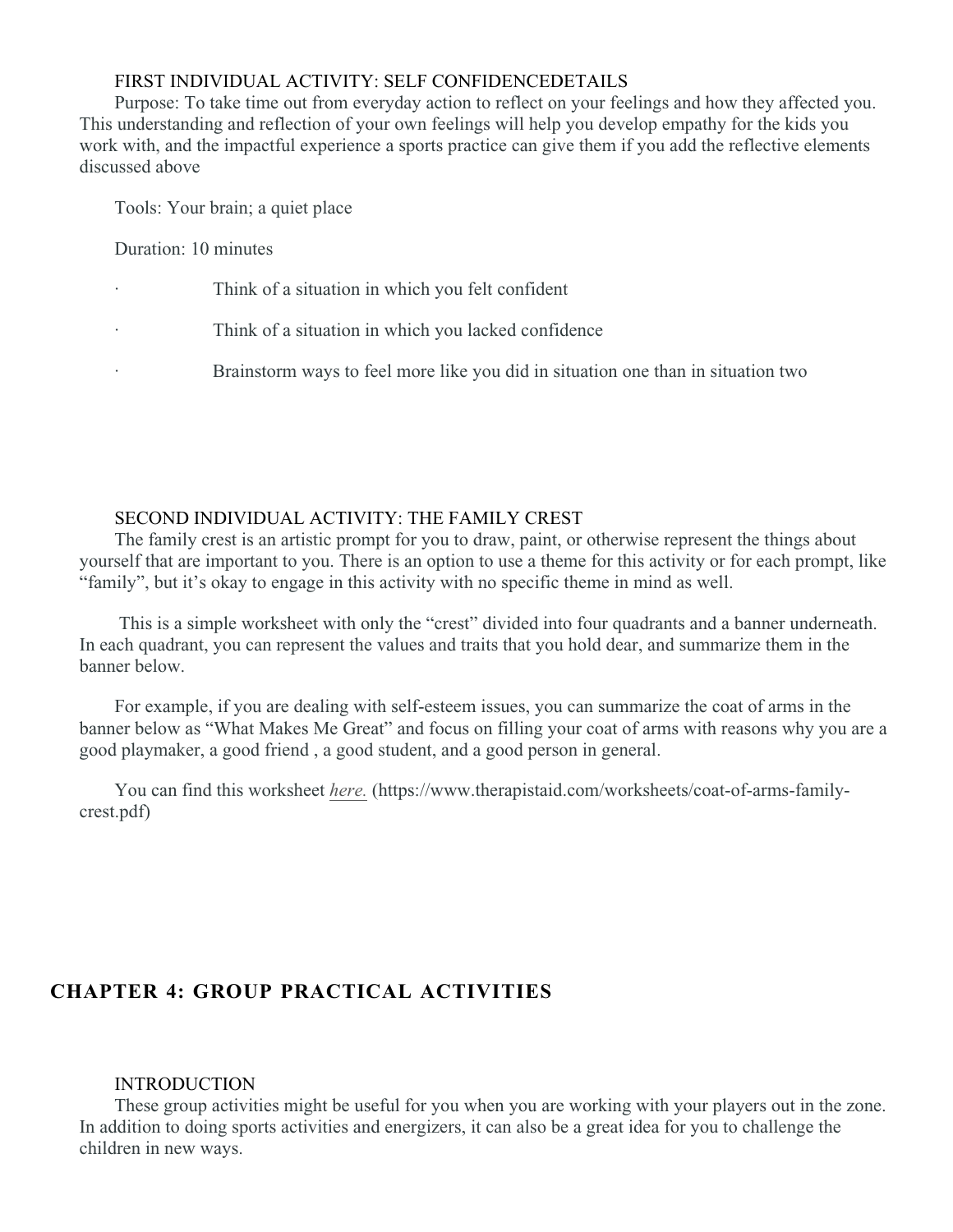## FIRST GROUP ACTIVITY – BEAT THE CLOCK

Working as part of a team to accomplish a task is an important way to build self-confidence because it teaches children that they are valuable and can contribute their skills in a group setting.

Place the chairs in a circle and each child sits down.

You yell out a formation, such as a movie theatre, and children must work together to move their chairs into that formation.

The children are not allowed to make any noise while they accomplish their goal – no talking!

When the formation is complete, the time is recorded and a new formation is yelled to see if children can beat their time.

#### SECOND GROUP ACTIVITY – DRIBBLING GAME

The coach defines a space with cones on the court according to the number of children who will participate in the activity. Each child has one ball and then the coach tells them to move into the designated area dribbling without losing control of the ball and not collide with each other.

Alternatively, children according to their age can be divided into groups of two or three people.

### THIRD GROUP ACTIVITY – TRAIN OF TRUST

The participants are divided in 4 rows. Everyone is blind-folded, except the last one that has to lead the row to reach a specific place. This "driver" could only use his or her hands with some particular gestures to drive the others: one tap on the back to make the row go straight ahead, one tap on the left shoulder to go left, one tap on the right shoulder to go right shoulder to go right, and finally two taps on the back to stop everyone. The messaged passed from one another to the head of the "train", who led the movements on the basis of these information received.

# **CHAPTER 5: LEARNER SUPPORT AND SOURCES**